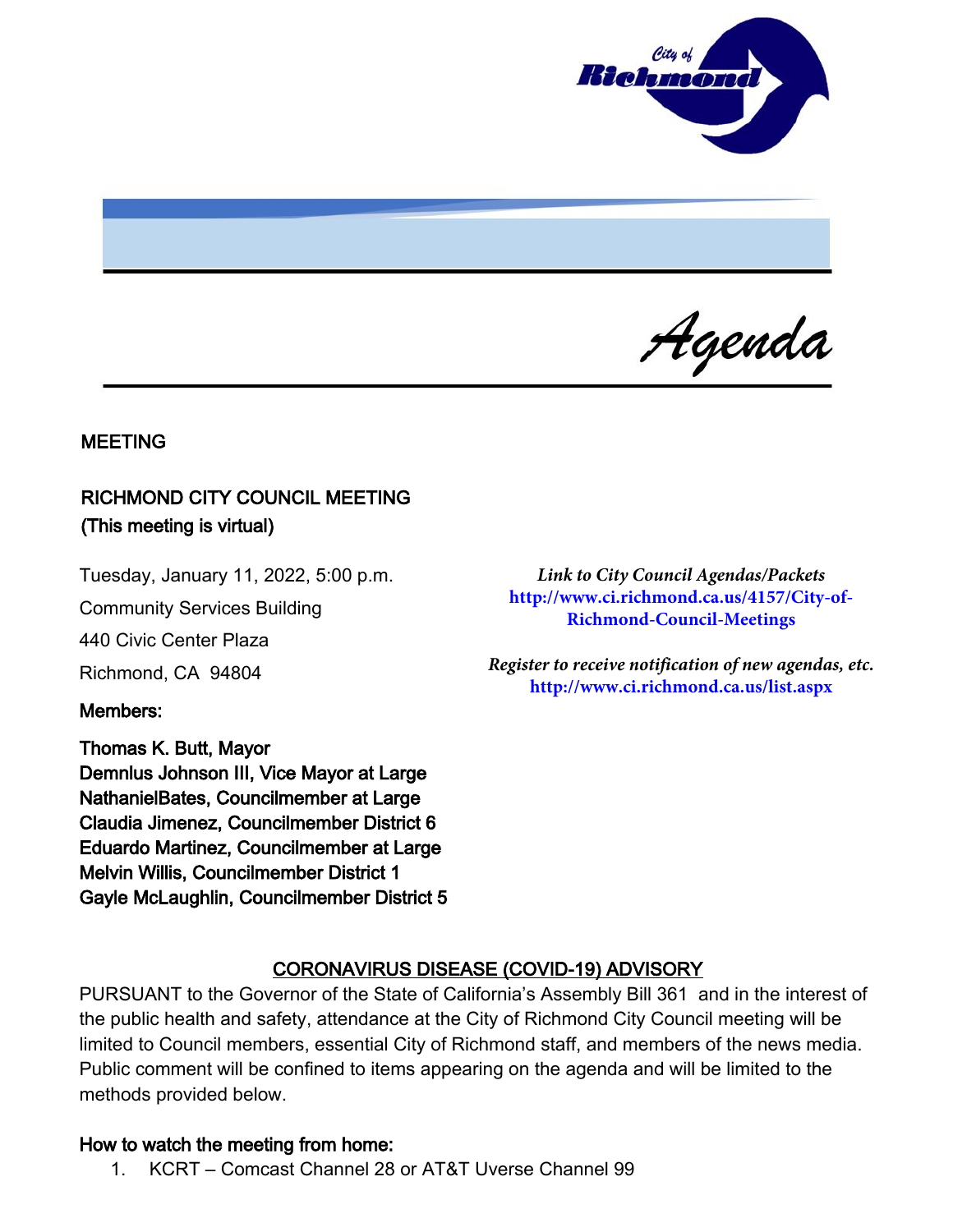## 2. Livestream online at <http://www.ci.richmond.ca.us/3178/KCRT-Live>

Public comment may be submitted by mail, eComment, email and/or Zoom video conference in the manner that follows, provided that no member of the **public** may submit more than one verbal comment per agenda item.

Via mail received by 1:00 p.m. the day of the meeting, sent to 450 Civic Center Plaza, 3rd Floor, Office of the Clerk, Richmond, CA 94804.

Via eComments: eComments are available once an agenda is published. Locate the meeting in "upcoming meetings" and click the comment bubble icon. Click on the item you wish to comment on. eComments can be submitted when the agenda is published and until the conclusion of public comments for the agenda item. eComments can be viewed by the City Council and members of the public as they are submitted. Email your comment to [cityclerkdept@ci.richmond.ca.us](mailto:cityclerkdept@ci.richmond.ca.us) should you have difficulty submitting an eComment during a meeting.

Via email to [cityclerkdept@ci.richmond.ca.us](mailto:cityclerkdept@ci.richmond.ca.us) by 1:00 p.m. the day of the meeting.

Emails MUST contain in the subject line 1) public comments – Open Session prior to Closed Session; 2) public comments – Open Forum; or 3) public comments agenda item # [include the agenda item number]. All such email with correctly labeled subject lines will be posted on-line and emailed to the City Council before the meeting is called to order. Email received after 1:00 p.m. will be posted on-line following the meeting as part of the supplemental materials attached to the meeting minutes.

Via Zoom by video conference - for Open Session and City Council: Please click the link below to join the webinar:

https://zoom.us/j/99312205643?pwd=MDdqNnRmS2k4ZkRTOWhlUldQOUF1Zz09 Passcode: ccmeeting

By iPhone one-tap: US: +16699006833,,99312205643# or +13462487799,,99312205643# By Telephone: Dial (for higher quality, dial a number based on your current location): US: +1 669 900 6833 or +1 346 248 7799 or +1 253 215 8782 or +1 312 626 6799 or +1 929 205 6099 or +1 301 715 8592 Webinar ID: 993 1220 5643 International numbers available: <https://zoom.us/u/aehrwCgISx>

To comment by video conference, click on the Participants button at the bottom of your screen and select the "Raise Your Hand" button to request to speak when Public Comment is being asked for. When called upon, press the unmute button. After the allotted time, you will then be re-muted. \*\*

To comment by phone, you will be prompted to "Raise Your Hand" by pressing "\*9" to request to speak when Public Comment is asked for. When called upon, you will be asked to unmuted by pressing \*6. After the allotted time, you will then be re-muted. Instructions of how to raise your hand by phone are available at:

[https://support.zoom.us/hc/en-us/articles/201362663 -Joining-a-meeting-by-phone.](https://support.zoom.us/hc/en-us/articles/201362663%20-Joining-a-meeting-by-phone.) \*\*

\*\*The mayor will announce the agenda item number and open public comment when appropriate. Page 2 of 9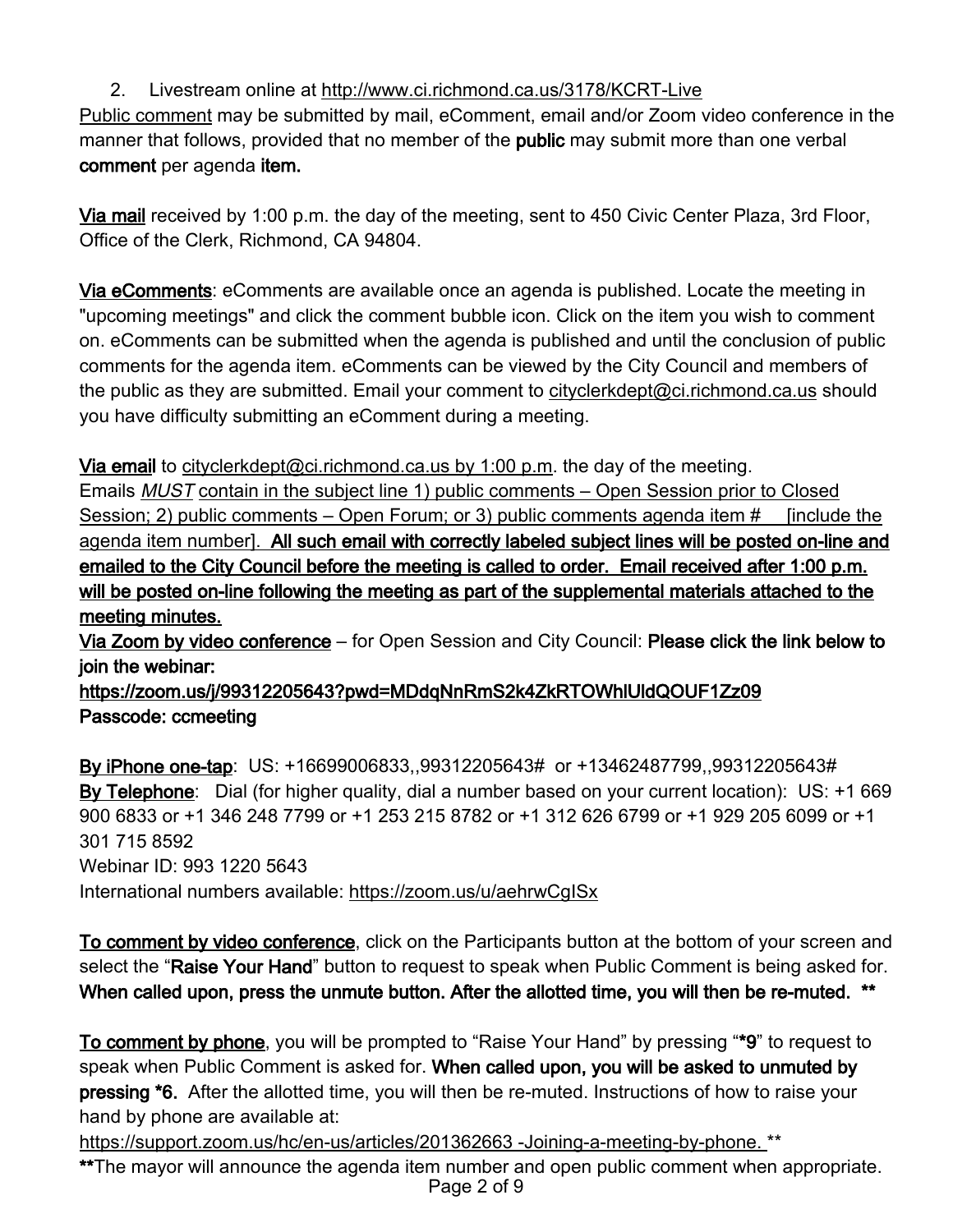**Open Forum for Public Comment:** Individuals who would like to address the City Council on matters not listed on the agenda or on items remaining on the consent calendar may do so under Open Forum.

The City cannot guarantee that its network and/or the site will be uninterrupted. To ensure that the City Council receives your comments, you are strongly encouraged to submit your comments in writing in advance of the meeting.

AB 361 Procedures in the Event of Technical Difficulties: In the event the meeting broadcast is disrupted, or if a technical issue on the agency's end disrupts public participation, the legislative body board cannot take any further action on the agenda until the technical issue is resolved.

Properly labeled public comments will be considered a public record, put into the official meeting record, available after the meeting as supplemental materials, and will be posted as an attachment to the meeting minutes when the minutes are posted:

[http://www.ci.richmond.ca.us/Archive.aspx?AMID=31.](http://www.ci.richmond.ca.us/Archive.aspx?AMID=31)

Procedures for Removing Consent Calendar Items from the Consent Calendar

Councilmembers and members of the public who wish to remove an item from the consent calendar must comply with the following procedures in order to remove an item from the consent calendar:

- 1. Telephone or email a City staff member who has knowledge of the subject matter by 2:00 p.m. on the day of meeting. Any staff member shown as an author of the agenda report for the particular item has knowledge of the subject matter and may be called.
- 1. Inform the City Clerk's Office by email at [cityclerkdept@ci.richmond.ca.us](mailto:cityclerkdept@ci.richmond.ca.us) or by phone at 510-620-6513, ext. 9, by 3:00 p.m. that they discussed the matter with staff with knowledge of the subject matter and that such Councilmember or member of the public, nonetheless, desires the item to be removed from the consent calendar for discussion.

Staff will be informed by the City Clerk's Office as soon as reasonably practicable after notice of the request to remove the item from the consent calendar. Staff may attend the meeting remotely. Accessibility for Individuals with Disabilities

Upon request, the City will provide for written agenda materials in appropriate alternative formats, or disability-related modification or accommodation, including auxiliary aids or services and sign language interpreters, to enable individuals with disabilities to participate in and provide comments at/related to public meetings. Please submit a request, including your name, phone number and/or email address, and a description of the modification, accommodation, auxiliary aid, service or alternative format requested at least two days before the meeting. Requests should be emailed to [cityclerkdept@ci.richmond.ca.us](mailto:cityclerkdept@ci.richmond.ca.us) or submitted by phone at 510-620-6513, ext. 9, or 510-620-6509. Requests made by mail to City Clerk's Office, City Council meeting, 450 Civic Center Plaza, Richmond, CA 94804 must be received at least two days before the meeting. Requests will be granted whenever possible and resolved in favor of accessibility.

# Effect of Advisory on In-person public participation

During the pendency of Assembly Bill 361, the language in this Advisory portion of the agenda Page 3 of 9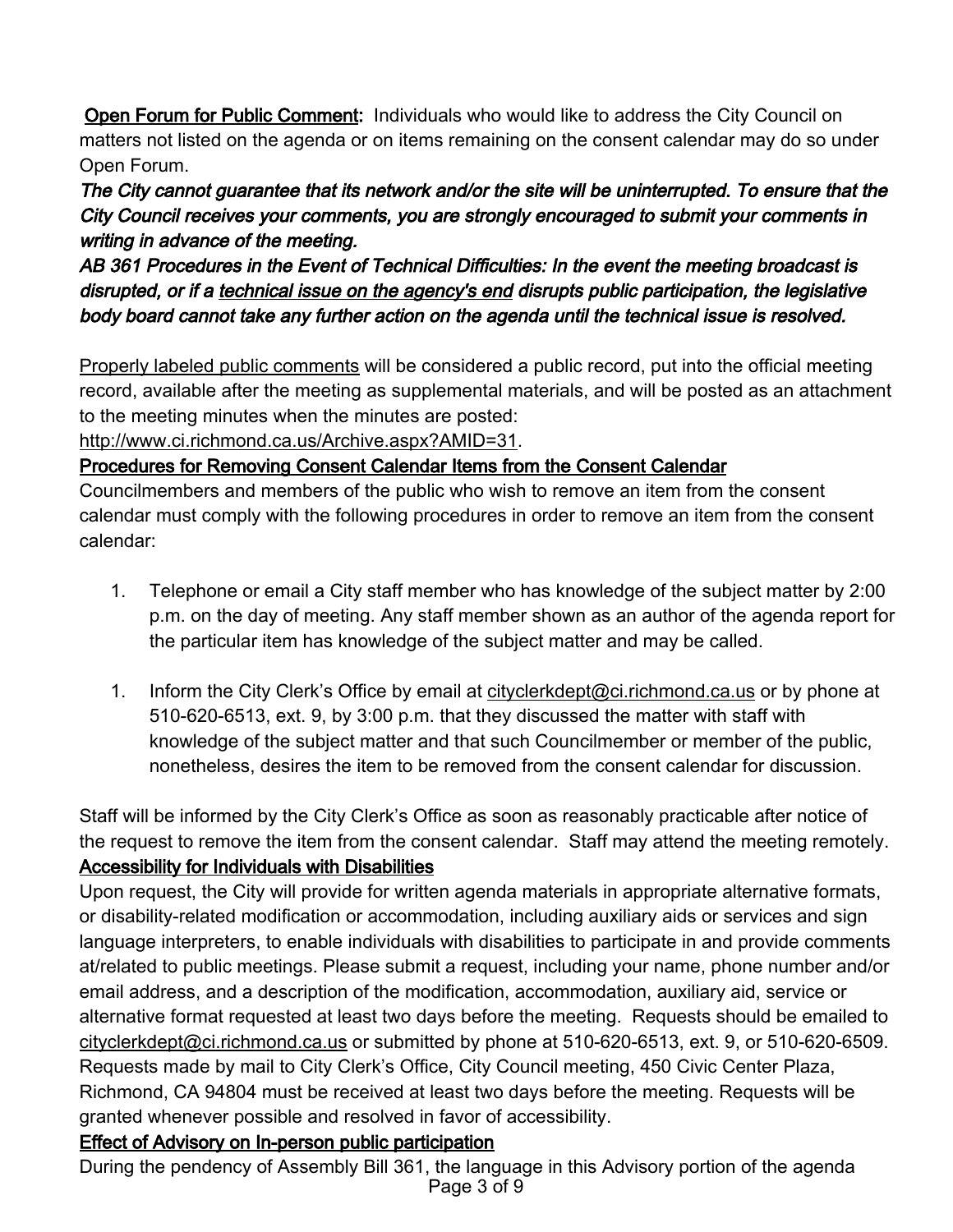supersedes any language contemplating in-person public comment.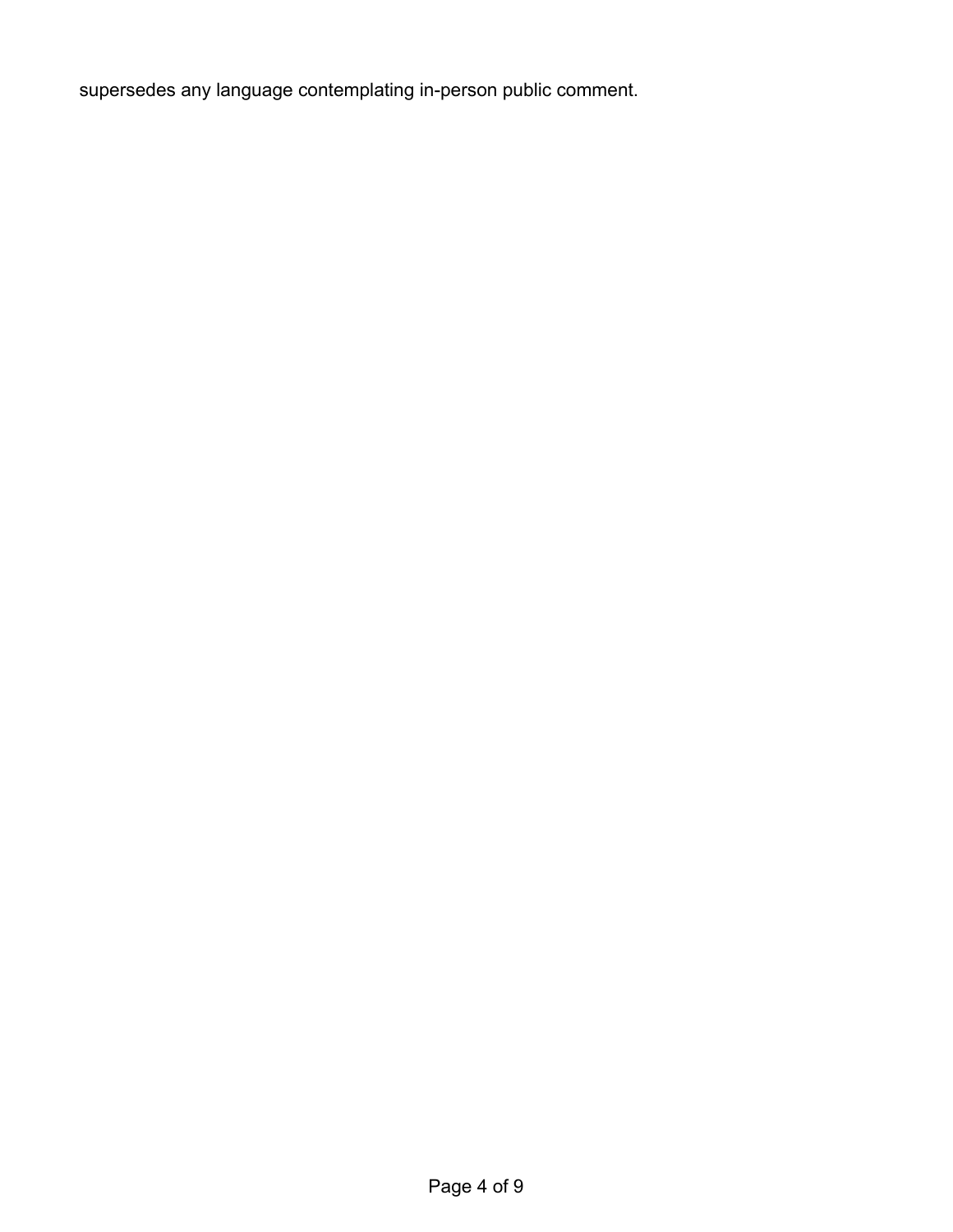# A. OPEN SESSION TO HEAR PUBLIC COMMENT BEFORE CLOSED SESSION

5:00 p.m.

## B. ROLL CALL

.

- C. CLOSED SESSION
	- C.1. CONFERENCE WITH LEGAL COUNSEL EXISTING LITIGATION (paragraph (1) of Subdivision [d] of Government Code Section 54956.9)

Paragraph (1) of Subdivision [d] of Government Code Section 54956.9

- a. Richmond Shoreline Alliance,SPRAWLDEF, Citizens for East Shore Parks, Sunflower Alliance, and GreenActionfor Health and Environmental Justice v. City of Richmond
- C.2. PUBLIC EMPLOYEE PERFORMANCE EVALUATION (Government Code Section 54957)
	- a. Title: City Attorney
- C.3. PUBLIC EMPLOYEE APPOINTMENT (Government Code Section 54957.6)

 $\overline{\phantom{a}}$  , and the contribution of the contribution of the contribution of the contribution of the contribution of the contribution of the contribution of the contribution of the contribution of the contribution of the

- a. Title: City Attorney
- D. PUBLIC COMMENT BEFORE CLOSED SESSION
- E. ADJOURN TO CLOSED SESSION

## F. REGULAR MEETING OF THE RICHMOND CITY COUNCIL

6:30 p.m.

- G. ROLL CALL
- H. PUBLIC COMMENT INSTRUCTIONAL VIDEO
- I. STATEMENT OF CONFLICT OF INTEREST
- J. AGENDA REVIEW
- K. REPORT FROM THE CITY ATTORNEY OF FINAL DECISIONS MADE DURING CLOSED SESSION
- L. REPORT FROM THE CITY MANAGER (public comment allowed under Open Forum)
- M. ABATEMENT REPORT FROM THE PUBLIC WORKS DIRECTOR (public comment allowed under Open Forum)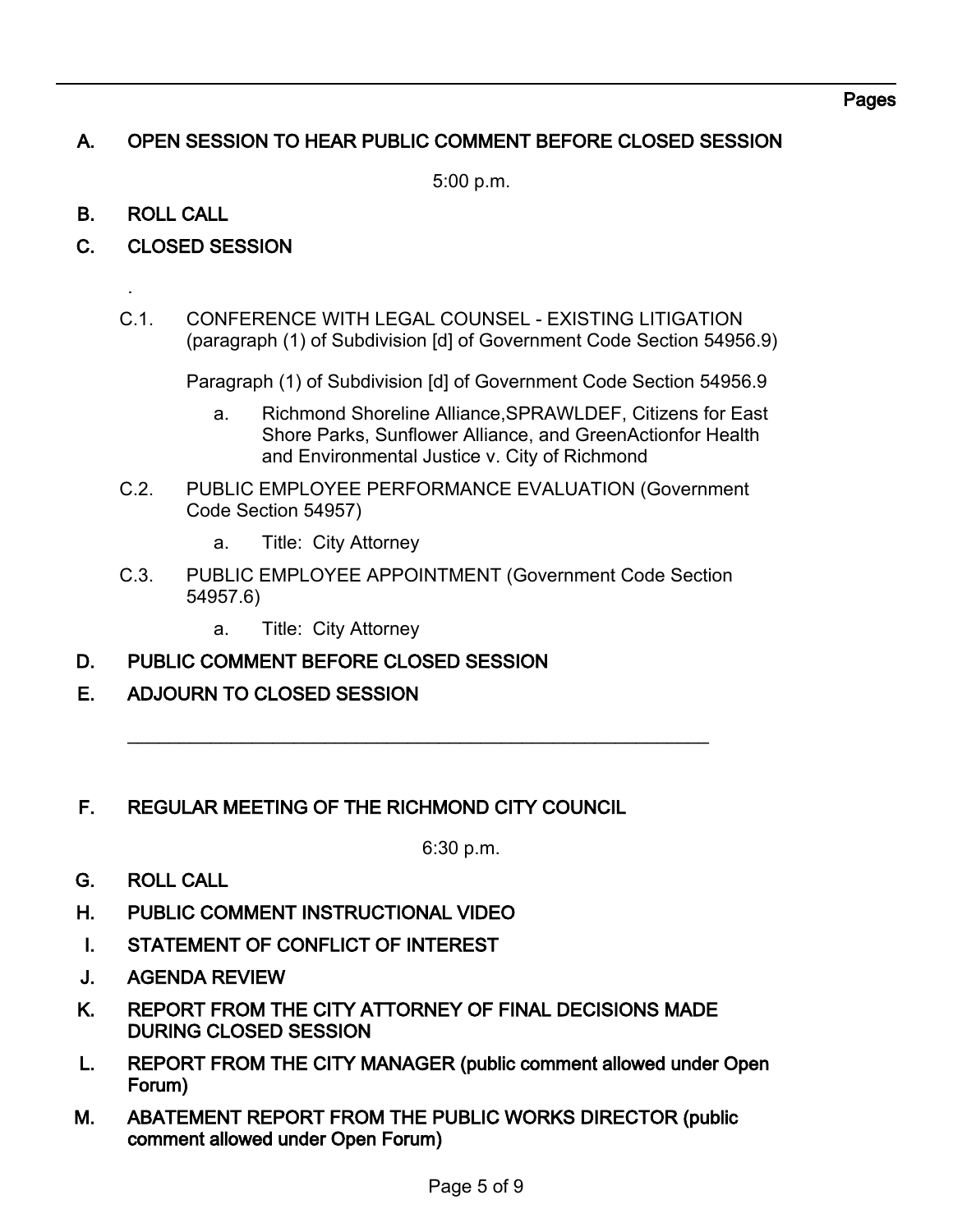# N. OPEN FORUM FOR PUBLIC COMMENT

# O. CITY COUNCIL CONSENT CALENDAR

| O.1.    | <b>City Clerk's Office</b>   |                                                                                                                                                                                                                                                                                                                                                                                                                                   |     |  |  |
|---------|------------------------------|-----------------------------------------------------------------------------------------------------------------------------------------------------------------------------------------------------------------------------------------------------------------------------------------------------------------------------------------------------------------------------------------------------------------------------------|-----|--|--|
|         | a.                           | <b>City Council Minutes</b>                                                                                                                                                                                                                                                                                                                                                                                                       | 10  |  |  |
|         |                              | APPROVE the minutes of the November 23 and December 7<br>and 14, 2021, regular City Council meetings - City Clerk's Office<br>(Pamela Christian 510-620-6513).                                                                                                                                                                                                                                                                    |     |  |  |
| $O.2$ . | <b>City Council</b>          |                                                                                                                                                                                                                                                                                                                                                                                                                                   |     |  |  |
|         | a.                           | Condemning the horrific events of January 6, 2021, and<br>defending democracy and the sacred right of voting.                                                                                                                                                                                                                                                                                                                     | 30  |  |  |
|         |                              | ADOPT a resolution condemning the horrific events of the<br>January 6, 2021, attack on the United States Capitol and<br>defending democracy and the sacred right of voting -<br>Councilmember Gayle McLaughlin (510-620-6581).                                                                                                                                                                                                    |     |  |  |
| O.3.    | <b>City Manager's Office</b> |                                                                                                                                                                                                                                                                                                                                                                                                                                   |     |  |  |
|         | a.                           | Contract with Social & Public Art Resource Center (SPARC)                                                                                                                                                                                                                                                                                                                                                                         | 34  |  |  |
|         |                              | APPROVE a sole-source contract with Social & Public Art<br>Resource Center (SPARC) for the design, fabrication,<br>installation, and replacement of a series of five murals on the<br>Richmond Senior Center, 2525 Macdonald Avenue, in an<br>amount not to exceed \$18,600, with a term from January 11,<br>2022, through June 30, 2023 - City Manager's Office, Economic<br>Development (Shasa Curl/Winifred Day 510-620-6952). |     |  |  |
| O.4.    | <b>Finance Department</b>    |                                                                                                                                                                                                                                                                                                                                                                                                                                   |     |  |  |
|         | a.                           | Annual review and adoption of debt policy for fiscal year 2021-<br>2022                                                                                                                                                                                                                                                                                                                                                           | 59  |  |  |
|         |                              | REVIEW the Debt Policy for Fiscal Year 2021-2022; and<br>ADOPT the resolution approving said policy - Finance<br>Department (Belinda Brown 510-620-6740).                                                                                                                                                                                                                                                                         |     |  |  |
|         | b.                           | Compliance with developer fees                                                                                                                                                                                                                                                                                                                                                                                                    | 100 |  |  |
|         |                              | <b>RECEIVE</b> the annual year-end developer fee report as required<br>pursuant to Section 66006 of the Government Code – Finance<br>Department (Belinda Brown/Vrenesia Ward 510-621-1211).                                                                                                                                                                                                                                       |     |  |  |
|         | C.                           | Resolution approving investment policy                                                                                                                                                                                                                                                                                                                                                                                            | 106 |  |  |
|         |                              | ADOPT a resolution approving the City of Richmond Investment<br>Policy Fiscal Year 2021-2022 - Finance Department (Belinda<br>Brown 510-620-6740).                                                                                                                                                                                                                                                                                |     |  |  |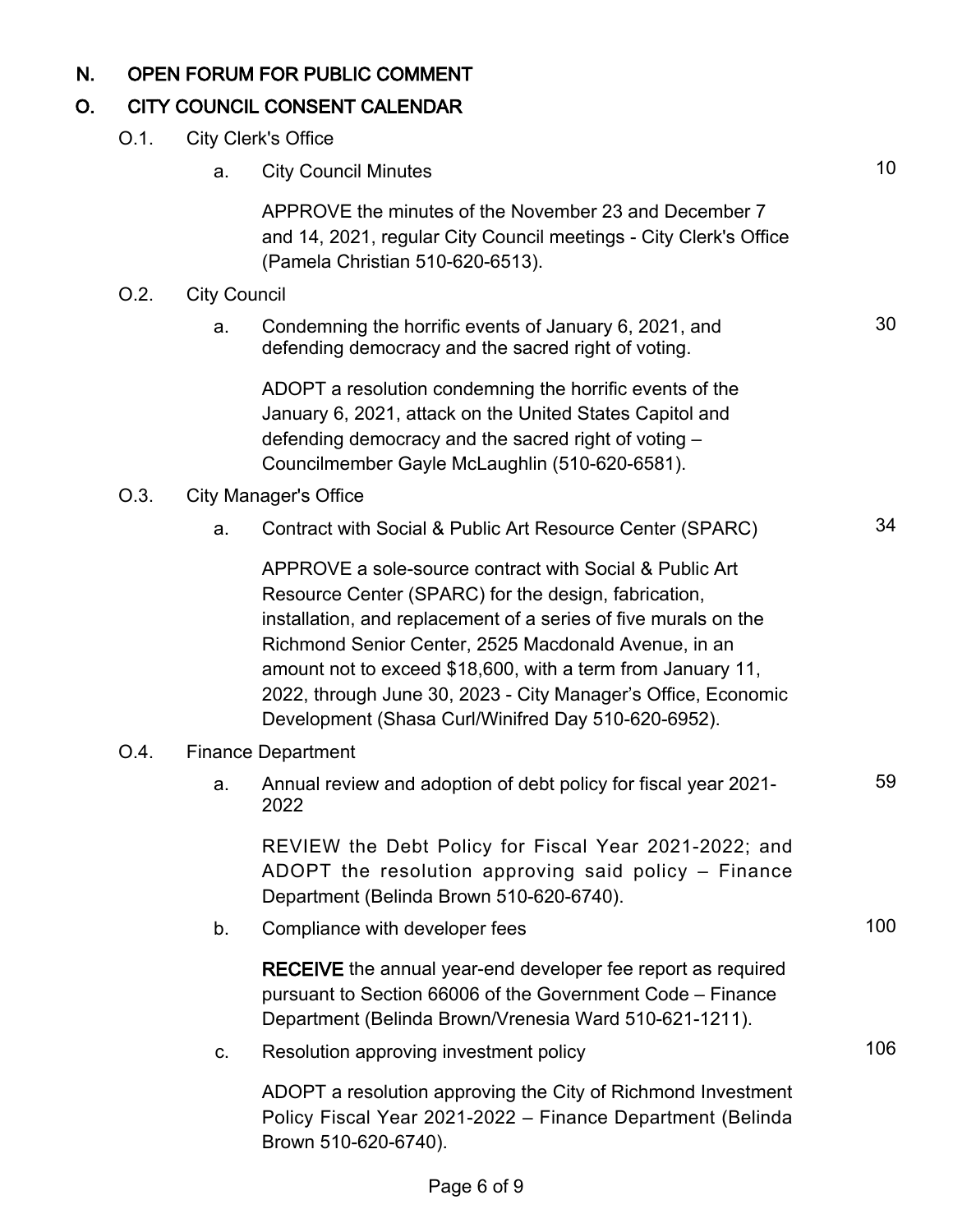|                        | d. | Investment and Cash Balance report for the month of November<br>2021                                                                                                                                                                                      | 125 |  |  |
|------------------------|----|-----------------------------------------------------------------------------------------------------------------------------------------------------------------------------------------------------------------------------------------------------------|-----|--|--|
|                        |    | RECEIVE the City's Investment and Cash Balance Report for<br>the month of November 2021 – Finance Department (Belinda<br>Brown 510-620-6740).                                                                                                             |     |  |  |
|                        | е. | Resolution approving Other Post-Employment Benefits (OPEB)<br>funding policy                                                                                                                                                                              | 137 |  |  |
|                        |    | ADOPT a resolution approving the Fiscal Year 2021-2022 Other<br>Post-Employment Benefits (OPEB) Funding Policy - Finance<br>Department (Belinda Brown 510-620-6740).                                                                                      |     |  |  |
|                        | f. | Annual review and adoption of swap policy for fiscal year 2021-<br>2022                                                                                                                                                                                   | 148 |  |  |
|                        |    | REVIEW the Swap Policy for Fiscal Year 2021-2022; and<br>ADOPT the resolution approving said policy - Finance<br>Department (Belinda Brown 510-620-6740).                                                                                                 |     |  |  |
| <b>Human Resources</b> |    |                                                                                                                                                                                                                                                           |     |  |  |
|                        | a. | Adopt resolution amending the salary schedule                                                                                                                                                                                                             | 161 |  |  |
|                        |    | ADOPT a resolution amending the City's Salary Schedule to<br>reflect the new and deleted classifications; AMEND position<br>control to add one (1) Deputy Director of Community Services -<br>Neighborhood Safety two $(2)$ Field Coordinators, and $(1)$ |     |  |  |

Neighborhood Safety, two (2) Field Coordinators, one (1) Accounting Assistant, one (1) Administrative Aide, and five (5) Neighborhood Change Agents to increase the total amount to eleven (11) Neighborhood Change Agents; and APPROVE allocation of funds for the wages and salaries for these classifications and associated compensation – Human Resources (Anil Comelo/Sharrone Taylor 510-620-6600).

#### O.6. Police Department

 $O.5.$ 

a. Justice Assistance Grant-funded Purchase Approval 167

APPROVE a purchase from TYR TACTICAL for Ballistic Plate Carriers and Level III+ Ballistic Plates (a.k.a. bullet proof vests) for the Police Department's SWAT Team using funds provided by the Police department's Justice Assistance Grant program, in an amount not to exceed \$44,159.24 – Police Department (Louie Tirona 510-621-1802).

O.7. Public Works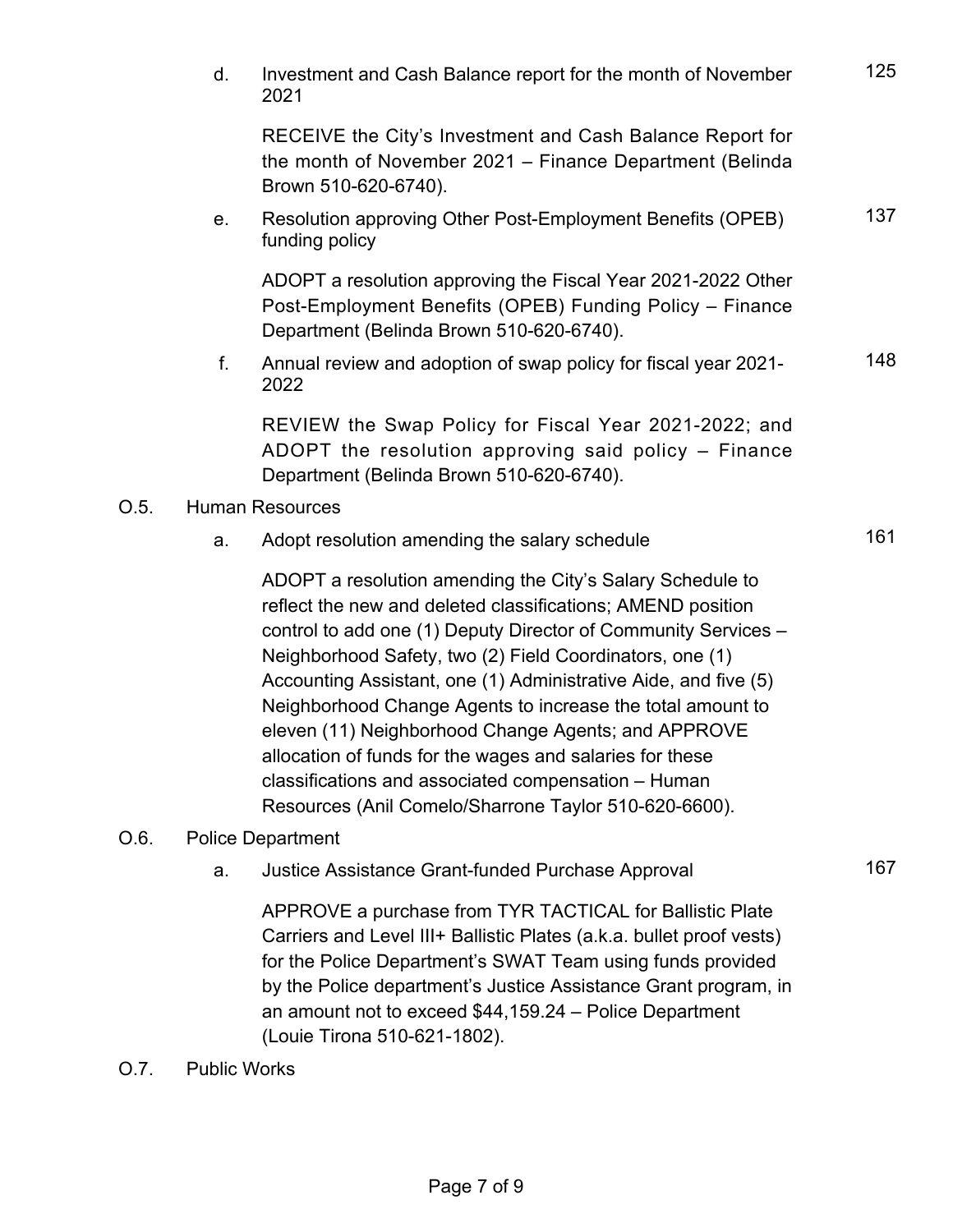|    |                        | a.                                                                                                                                                                                                                                                                                                                                                                                                                                                                                                                       | Veolia's October 2021 Monthly Operating Report                                                                                                                                                                                                                                                                                                            | 178 |  |  |  |
|----|------------------------|--------------------------------------------------------------------------------------------------------------------------------------------------------------------------------------------------------------------------------------------------------------------------------------------------------------------------------------------------------------------------------------------------------------------------------------------------------------------------------------------------------------------------|-----------------------------------------------------------------------------------------------------------------------------------------------------------------------------------------------------------------------------------------------------------------------------------------------------------------------------------------------------------|-----|--|--|--|
|    |                        |                                                                                                                                                                                                                                                                                                                                                                                                                                                                                                                          | RECEIVE the Veolia Monthly Operating Report for the month of<br>October 2021 - Public Works Department (Joe Leach 510-620-<br>5478/Mary Phelps 510-621-1269).                                                                                                                                                                                             |     |  |  |  |
| P. | <b>PUBLIC HEARINGS</b> |                                                                                                                                                                                                                                                                                                                                                                                                                                                                                                                          |                                                                                                                                                                                                                                                                                                                                                           |     |  |  |  |
|    | P.1.                   |                                                                                                                                                                                                                                                                                                                                                                                                                                                                                                                          | Appeal of Planning Commission's approval of a conditional use permit<br>and design review (PLN20-043)                                                                                                                                                                                                                                                     | 192 |  |  |  |
|    |                        | ADOPT a Resolution Denying the Appeal and Affirming the Planning<br>Commission's conditional approval of a Conditional Use Permit and<br>Design Review, to construct a single-family residence on a vacant parcel<br>located within the -S, Shoreline Overlay district at 357 Western Avenue -<br>Community Development Department (Lina Velasco 510-620-6706). This<br>item was continued from the December 7, 2021, meeting. The public<br>hearing is closed on this item; for council discussion and resolution only. |                                                                                                                                                                                                                                                                                                                                                           |     |  |  |  |
| Q. |                        | <b>NEW BUSINESS</b>                                                                                                                                                                                                                                                                                                                                                                                                                                                                                                      |                                                                                                                                                                                                                                                                                                                                                           |     |  |  |  |
|    | $Q.1$ .                | <b>Police Staffing Presentation</b>                                                                                                                                                                                                                                                                                                                                                                                                                                                                                      |                                                                                                                                                                                                                                                                                                                                                           |     |  |  |  |
|    |                        |                                                                                                                                                                                                                                                                                                                                                                                                                                                                                                                          | <b>RECEIVE</b> an updated staffing presentation from the Police Department<br>to include changes to the services provided to the community based on<br>resource allocation due to financial and efficiency considerations - Police<br>Department (Acting Chief Louie Tirona 510-621-1802). This item was<br>continued from the December 7, 2021, meeting. |     |  |  |  |
|    | Q.2.                   |                                                                                                                                                                                                                                                                                                                                                                                                                                                                                                                          | Update from Chevron Refinery                                                                                                                                                                                                                                                                                                                              | 248 |  |  |  |
|    |                        |                                                                                                                                                                                                                                                                                                                                                                                                                                                                                                                          | RECEIVE an update from the Richmond Chevron Refinery on the<br>February 9, 2021, oil spill at the Chevron Long Wharf - Councilmember<br>Claudia Jimenez (510-620-6565). This item was continued from the<br>December 21, 2021, meeting.                                                                                                                   |     |  |  |  |
|    | Q.3.                   |                                                                                                                                                                                                                                                                                                                                                                                                                                                                                                                          | Amendment to legal services agreement with Ellis Investigations, L.C.                                                                                                                                                                                                                                                                                     | 253 |  |  |  |
|    |                        |                                                                                                                                                                                                                                                                                                                                                                                                                                                                                                                          | APPROVE a first amendment to an existing legal services agreement<br>with Ellis Investigations, L.C., to conduct personnel investigations for the<br>City in the amount of \$90,000, for a total contract amount of \$100,000,<br>for a term of December 21, 2021, through June 30, 2023 - Human                                                          |     |  |  |  |

Resources Department (Anil Comelo 510-620-6602). This item was continued from the December 21, 2021, meeting.